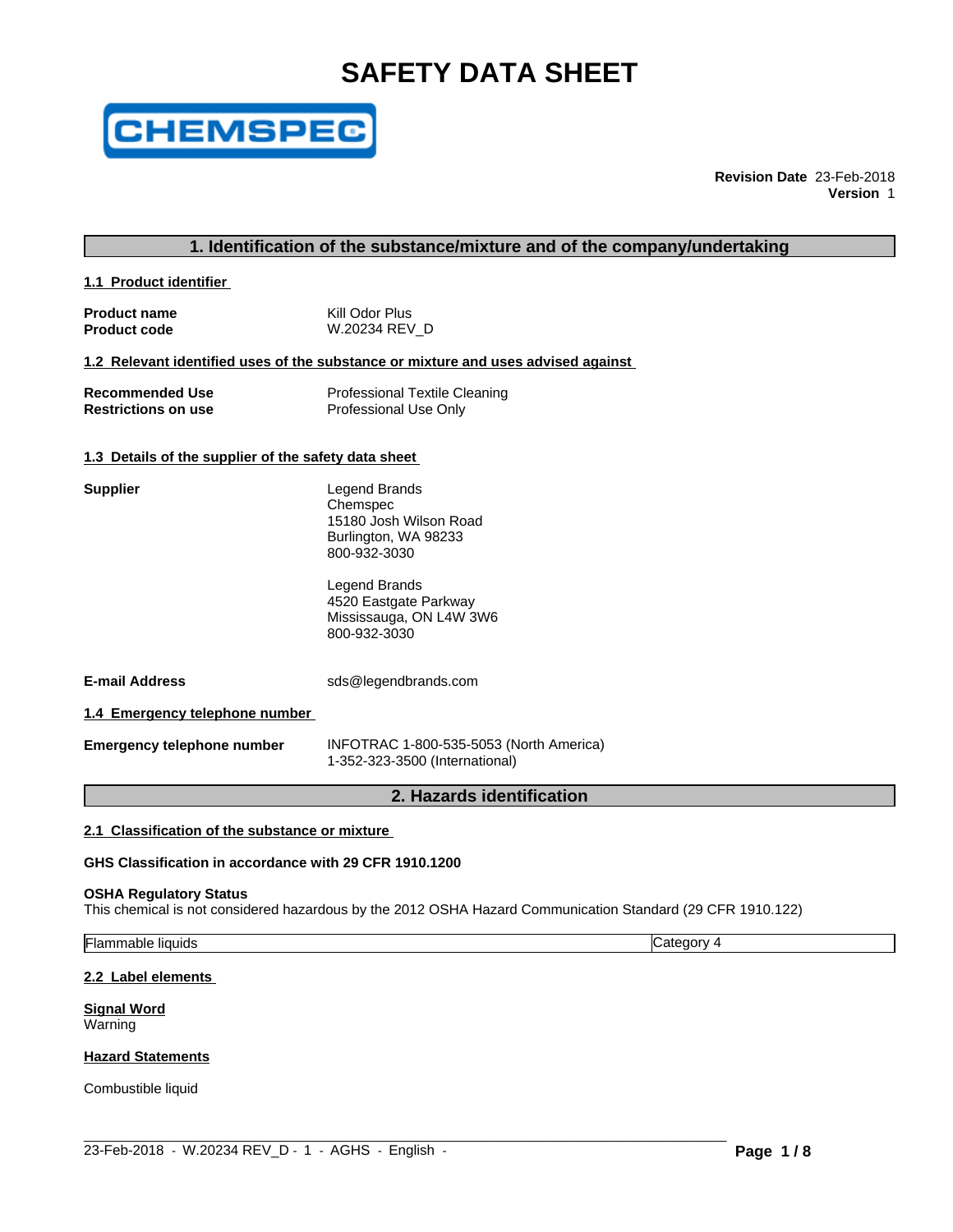#### **Precautionary Statements - Prevention**

Keep away from flames and hot surfaces. - No smoking Wear protective gloves/clothing and eye/face protection

### **Precautionary Statements - Response**

In case of fire: Use CO2, dry chemical, or foam to extinguish

#### **Precautionary Statements - Storage**

Store in a well-ventilated place. Keep cool

#### **Precautionary Statements - Disposal**

Dispose of contents/container to an approved waste disposal plant

**2.3. Other Hazards Hazards not otherwise classified (HNOC)** Not Applicable

#### **2.4 Other information**

Not Applicable

**Unknown Acute Toxicity**  $\leq 1\%$  of the mixture consists of ingredient(s) of unknown toxicity

# **3. Composition/Information on Ingredients**

#### **Substance Mixture**

| .<br>Chemical<br>Name                                   | <b>CAS No.</b>          | $\mathbf{a}$<br>.<br>Weiaht.<br>70 |
|---------------------------------------------------------|-------------------------|------------------------------------|
| vcol monobutyl ether<br>−⊥∟<br>/lene<br>o١١<br>'' ایا ک | 1-76-2<br>I <i>A A</i>  | ∽<br>. .                           |
| -terpineol<br>alpha<br>ווי                              | $98 - 55 - 5 - 1$<br>-- |                                    |

The exact percentage (concentration) of composition has been withheld as a trade secret.

### **4. First aid measures**

#### **4.1 Description of first-aid measures**

| <b>General advice</b>                                           | No information available.                                                              |
|-----------------------------------------------------------------|----------------------------------------------------------------------------------------|
| Eye contact                                                     | Rinse thoroughly with plenty of water for at least 15 minutes and consult a physician. |
| <b>Skin contact</b>                                             | Wash skin with soap and water.                                                         |
| <b>Inhalation</b>                                               | Remove to fresh air.                                                                   |
| Ingestion                                                       | Clean mouth with water and drink afterwards plenty of water.                           |
| 4.2 Most important symptoms and effects, both acute and delayed |                                                                                        |
| <b>Symptoms</b>                                                 | See Section 2.2, Label Elements and/or Section 11, Toxicological effects.              |
|                                                                 | 4.3 Indication of any immediate medical attention and special treatment needed         |
| Notes to physician                                              | Treat symptomatically.                                                                 |
|                                                                 | 5. Fire-Fighting Measures                                                              |

 $\_$  ,  $\_$  ,  $\_$  ,  $\_$  ,  $\_$  ,  $\_$  ,  $\_$  ,  $\_$  ,  $\_$  ,  $\_$  ,  $\_$  ,  $\_$  ,  $\_$  ,  $\_$  ,  $\_$  ,  $\_$  ,  $\_$  ,  $\_$  ,  $\_$  ,  $\_$  ,  $\_$  ,  $\_$  ,  $\_$  ,  $\_$  ,  $\_$  ,  $\_$  ,  $\_$  ,  $\_$  ,  $\_$  ,  $\_$  ,  $\_$  ,  $\_$  ,  $\_$  ,  $\_$  ,  $\_$  ,  $\_$  ,  $\_$  ,

# **5.1 Extinguishing media**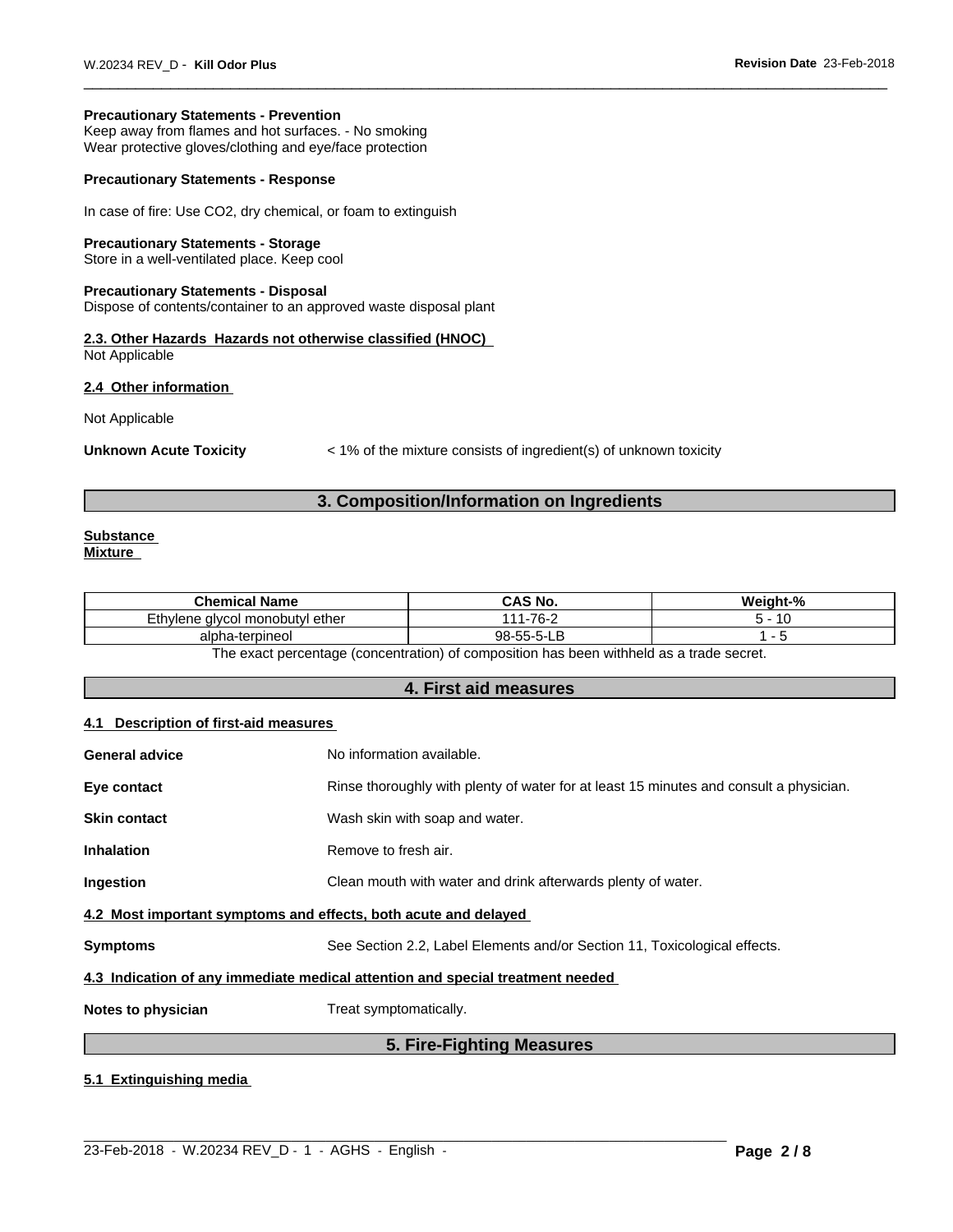#### **Suitable extinguishing media**

Use extinguishing measures that are appropriate to local circumstances and the surrounding environment.

#### **Unsuitable Extinguishing Media** None.

#### **5.2 Special hazards arising from the substance or mixture**

#### **Special Hazard**

None known based on information supplied.

**Hazardous Combustion Products** No information available.

#### **Explosion Data Sensitivity to Mechanical Impact** None. **Sensitivity to Static Discharge** None.

#### **5.3 Advice for firefighters**

As in any fire, wear self-contained breathing apparatus pressure-demand, MSHA/NIOSH (approved or equivalent) and full protective gear.

# **6. Accidental Release Measures**

#### **6.1 Personal precautions, protective equipment and emergency procedures**

Ensure adequate ventilation, especially in confined areas.

#### **6.2 Environmental precautions**

See Section 12 for additional Ecological information.

#### **6.3 Methods and materials for containment and cleaning up**

**Methods for Containment** Prevent further leakage or spillage if safe to do so.

| Methods for cleaning up | Pick up and transfer to properly labeled containers. |
|-------------------------|------------------------------------------------------|

### **7. Handling and storage**

#### **7.1 Precautions for safe handling**

**Hygiene measures** Handle in accordance with good industrial hygiene and safety practice.

# **7.2 Conditions for safe storage, including any incompatibilities**

**Storage Conditions** Keep containers tightly closed in a dry, cool and well-ventilated place.

**Materials to Avoid** No materials to be especially mentioned.

#### **8. Exposure controls/personal protection**

#### **8.1 Exposure Guidelines**

| <b>Chemical Name</b>                           | ACGIH TLV   | <b>OSHA PEL</b>                  | <b>British Columbia</b> | Alberta                        | Quebec                          | <b>Ontario TWAEV</b> |
|------------------------------------------------|-------------|----------------------------------|-------------------------|--------------------------------|---------------------------------|----------------------|
| Ethylene glycol<br>monobutyl ether<br>111-76-2 | TWA: 20 ppm | TWA: 50 ppm<br>TWA: 240 mg/m $3$ | TWA: 20 ppm             | TWA: 20 ppm<br>TWA: 97 $ma/m3$ | TWA: 20 ppm<br>TWA: 97 mg/m $3$ | TWA: 20 ppm          |

 $\_$  ,  $\_$  ,  $\_$  ,  $\_$  ,  $\_$  ,  $\_$  ,  $\_$  ,  $\_$  ,  $\_$  ,  $\_$  ,  $\_$  ,  $\_$  ,  $\_$  ,  $\_$  ,  $\_$  ,  $\_$  ,  $\_$  ,  $\_$  ,  $\_$  ,  $\_$  ,  $\_$  ,  $\_$  ,  $\_$  ,  $\_$  ,  $\_$  ,  $\_$  ,  $\_$  ,  $\_$  ,  $\_$  ,  $\_$  ,  $\_$  ,  $\_$  ,  $\_$  ,  $\_$  ,  $\_$  ,  $\_$  ,  $\_$  ,

# **8.2 Appropriate engineering controls**

**Engineering Measures** Showers

Eyewash stations Ventilation systems.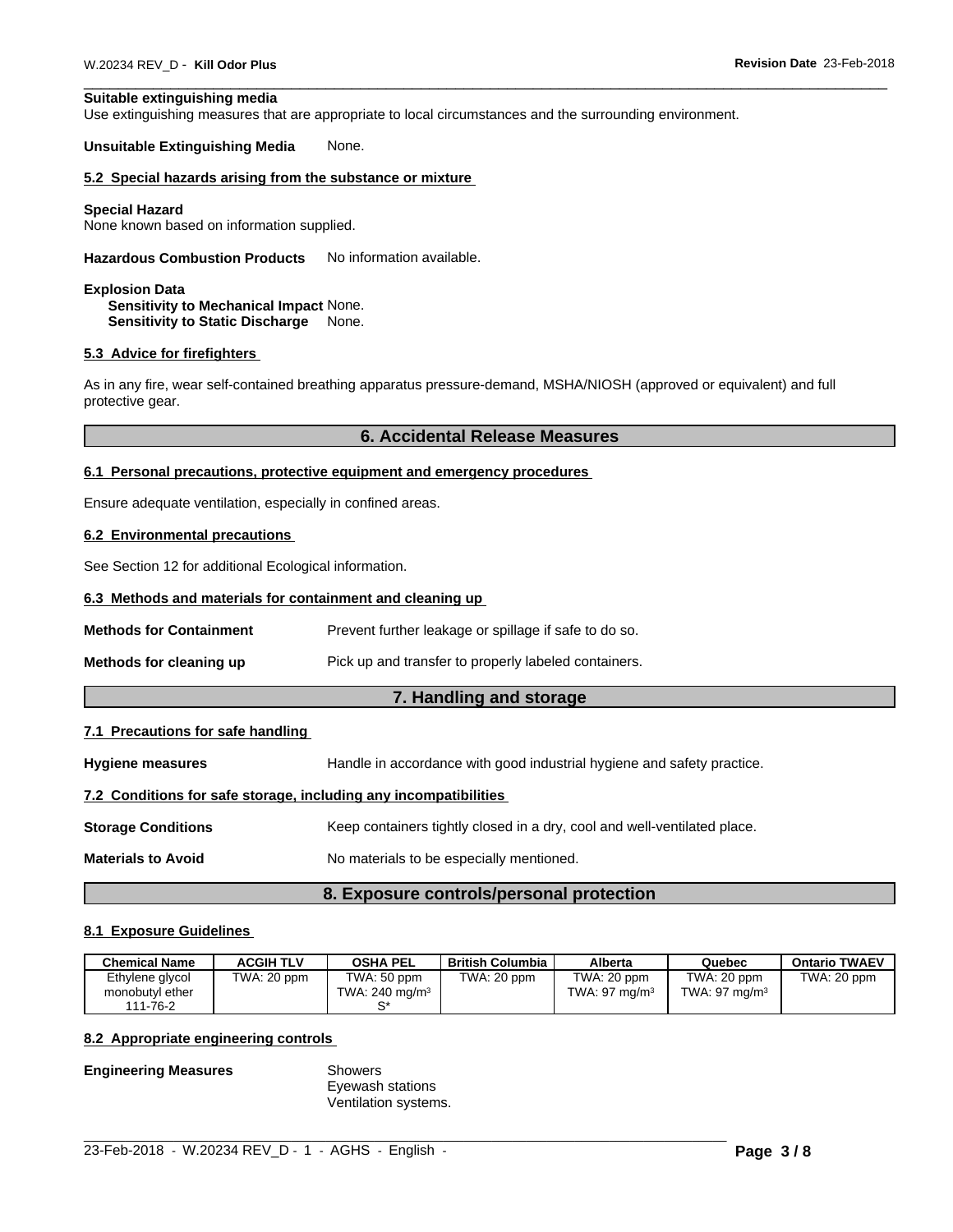# **8.3 Individual protection measures, such as personal protective equipment**

| <b>Eye/Face Protection</b>    | Safety glasses with side-shields.                                                                              |
|-------------------------------|----------------------------------------------------------------------------------------------------------------|
| Skin and body protection      | Wear chemical resistant footwear and clothing such as gloves, an apron or a whole body<br>suit as appropriate. |
| <b>Respiratory protection</b> | In case of insufficient ventilation wear suitable respiratory equipment.                                       |
| <b>Hygiene measures</b>       | See section 7 for more information                                                                             |

# **9. Physical and chemical properties**

# **9.1 Information on basic physical and chemical properties**

| <b>Physical state</b><br>Liquid                                                          |  |
|------------------------------------------------------------------------------------------|--|
| Color<br>transparent<br>transparent<br>Appearance                                        |  |
| <b>Odor Threshold</b><br><b>Citrus Berry Spice</b><br>No information available<br>Odor   |  |
| <b>Remarks • Methods</b><br><b>Values</b>                                                |  |
| <b>Property</b><br>7.3<br>рH                                                             |  |
| No information available<br>Melting/freezing point                                       |  |
| No information available<br><b>Boiling point/boiling range</b>                           |  |
| 78 °C / 172 °F<br><b>Flash Point</b>                                                     |  |
| No information available<br><b>Evaporation rate</b>                                      |  |
| No information available<br>Flammability (solid, gas)                                    |  |
| <b>Flammability Limits in Air</b>                                                        |  |
| upper flammability limit<br>No information available                                     |  |
| No information available<br>lower flammability limit                                     |  |
| No information available<br>Vapor pressure                                               |  |
| No information available<br>Vapor density                                                |  |
| 1.011<br><b>Specific Gravity</b>                                                         |  |
| Soluble in water<br><b>Water solubility</b><br>No information available                  |  |
| Solubility in other solvents<br>No information available<br><b>Partition coefficient</b> |  |
| No information available<br><b>Autoignition temperature</b>                              |  |
| No information available<br><b>Decomposition temperature</b>                             |  |
| No information available<br>Viscosity, kinematic                                         |  |
| No information available<br>Viscosity, dynamic                                           |  |
|                                                                                          |  |
| No information available<br><b>Explosive properties</b>                                  |  |
| No information available<br><b>Oxidizing Properties</b>                                  |  |
|                                                                                          |  |

**9.2 Other information** 

**Volatile organic compounds (VOC)** No information available **content**

# **10. Stability and Reactivity**

 $\_$  ,  $\_$  ,  $\_$  ,  $\_$  ,  $\_$  ,  $\_$  ,  $\_$  ,  $\_$  ,  $\_$  ,  $\_$  ,  $\_$  ,  $\_$  ,  $\_$  ,  $\_$  ,  $\_$  ,  $\_$  ,  $\_$  ,  $\_$  ,  $\_$  ,  $\_$  ,  $\_$  ,  $\_$  ,  $\_$  ,  $\_$  ,  $\_$  ,  $\_$  ,  $\_$  ,  $\_$  ,  $\_$  ,  $\_$  ,  $\_$  ,  $\_$  ,  $\_$  ,  $\_$  ,  $\_$  ,  $\_$  ,  $\_$  ,

# **10.1 Reactivity**

No data available

# **10.2 Chemical stability**

Stable under recommended storage conditions

# **10.3 Possibility of hazardous reactions**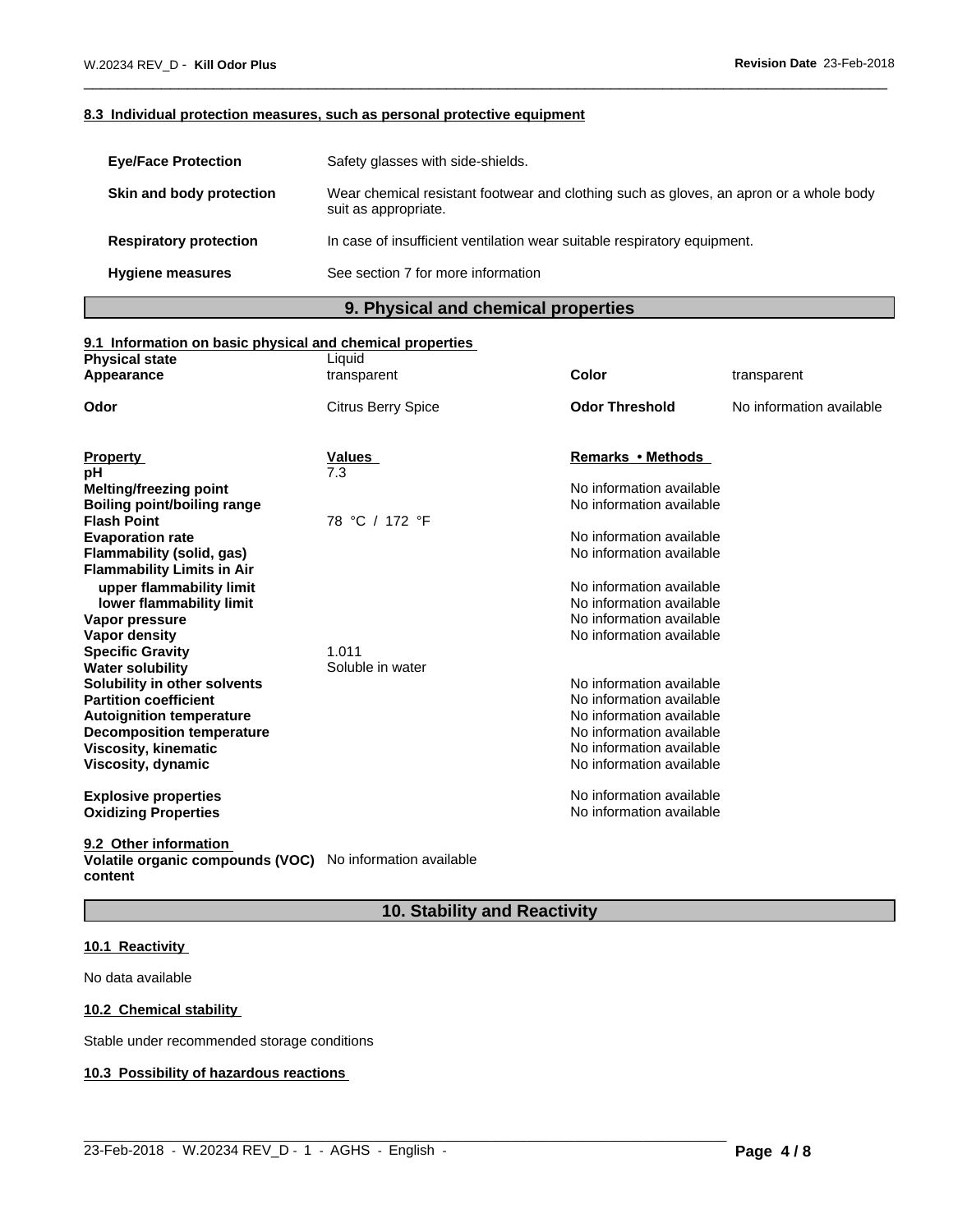None under normal processing.

#### **10.4 Conditions to Avoid**

Extremes of temperature and direct sunlight.

#### **10.5 Incompatible Materials**

None known based on information supplied.

#### **10.6 Hazardous Decomposition Products**

None known based on information supplied.

# **11. Toxicological information**

#### **11.1 Acute toxicity**

#### **Numerical measures of toxicity: Product Information**

#### **The following values are calculated based on chapter 3.1 of the GHS document**

| Unknown Acute Toxicity | $\leq$ 1% of the mixture consists of ingredient(s) of unknown toxicity |
|------------------------|------------------------------------------------------------------------|
| Oral LD50              | 4,891.00 mg/kg                                                         |
| <b>Dermal LD50</b>     | 19,935.00 mg/kg                                                        |
| LC50 (Vapor)           | 129.00 mg/l                                                            |

### **Numerical measures of toxicity: Component Information**

| <b>Chemical Name</b>                                                                                                                                                                               | ∟D50 Oral        | ∟D50 Dermal                        | ∟C50 I <sup>,</sup><br>Inhalation      |
|----------------------------------------------------------------------------------------------------------------------------------------------------------------------------------------------------|------------------|------------------------------------|----------------------------------------|
| Ethylene glycol monobutyl ether<br>. .<br>$.1 - 76 - ?$<br>$\begin{array}{c} \n \stackrel{\frown}{\phantom{} } \n \stackrel{\frown}{\phantom{} } \n \stackrel{\frown}{\phantom{} } \n \end{array}$ | Rat<br>،70 mg/kg | Rabbit<br>$\sim$<br>$= 2000$ mg/kg | Rat<br>450 ppm<br>$\frac{1}{4}$<br>- - |

 $\_$  ,  $\_$  ,  $\_$  ,  $\_$  ,  $\_$  ,  $\_$  ,  $\_$  ,  $\_$  ,  $\_$  ,  $\_$  ,  $\_$  ,  $\_$  ,  $\_$  ,  $\_$  ,  $\_$  ,  $\_$  ,  $\_$  ,  $\_$  ,  $\_$  ,  $\_$  ,  $\_$  ,  $\_$  ,  $\_$  ,  $\_$  ,  $\_$  ,  $\_$  ,  $\_$  ,  $\_$  ,  $\_$  ,  $\_$  ,  $\_$  ,  $\_$  ,  $\_$  ,  $\_$  ,  $\_$  ,  $\_$  ,  $\_$  ,

### **11.2 Information on toxicologicaleffects**

#### **Skin corrosion/irritation**

Product Information • No information available Component Information • No information available

#### **Serious eye damage/eye irritation**

- Product Information • No information available Component Information
- No information available

# **Respiratory or skin sensitization**

Product Information • No information available

Component Information

• No information available

### **Germ cell mutagenicity**

Product Information • No information available **Component Information** 

• No information available

### **Carcinogenicity**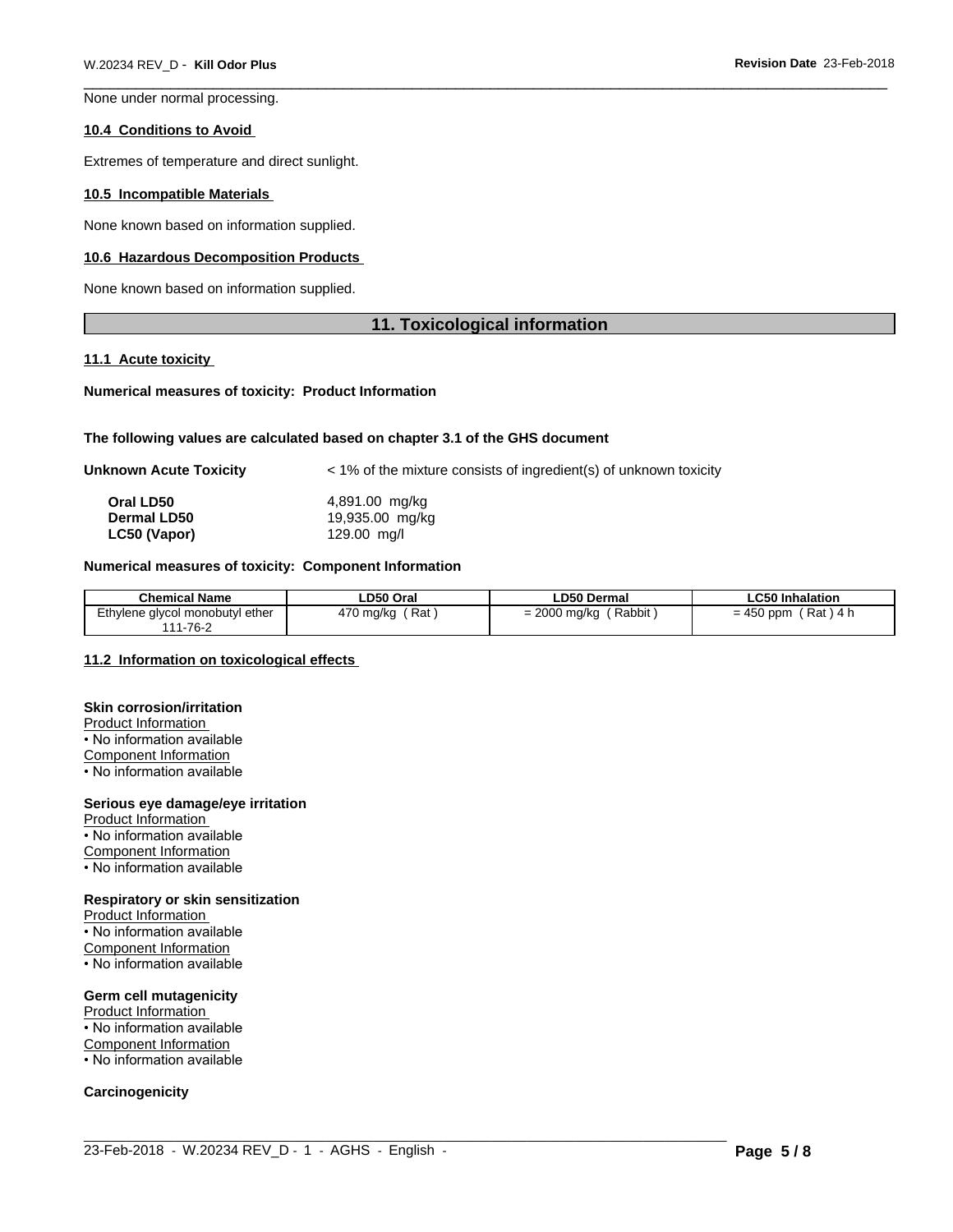Product Information • No information available Component Information • No information available

**Reproductive toxicity**

Product Information • No information available Component Information • No information available

**STOT - single exposure** No information available

**STOT - repeated exposure** No information available

#### **Other adverse effects**

Product Information • No information available Component Information • No information available

# **Aspiration hazard**

Product Information • No information available Component Information • No information available

# **12. Ecological information**

# **12.1 Toxicity**

**Ecotoxicity No information available** 

3.82243 % of the mixture consists of components(s) of unknown hazards to the aquatic environment

### **Ecotoxicity effects**

| <b>Chemical Name</b>            | <b>Toxicity to algae</b> | Toxicitv to fish               | <b>Toxicity to daphnia and other</b> |
|---------------------------------|--------------------------|--------------------------------|--------------------------------------|
|                                 |                          |                                | aquatic invertebrates                |
| Ethylene glycol monobutyl ether |                          | LC50: 96 h Lepomis macrochirus | EC50: 48 h Daphnia magna 1000        |
| 111-76-2                        |                          | 1490 mg/L static LC50: 96 h    | mg/L                                 |
|                                 |                          | Lepomis macrochirus 2950 mg/L  |                                      |

### **12.2 Persistence and degradability**

No information available.

### **12.3 Bioaccumulative potential**

Discharge into the environment must be avoided

| <b>Chemical Name</b>                 | Pow<br>loa         |
|--------------------------------------|--------------------|
| Ethylene glycol monobutyl ether<br>. | $\sqrt{21}$<br>U.O |
| -76-2<br>.                           |                    |

 $\_$  ,  $\_$  ,  $\_$  ,  $\_$  ,  $\_$  ,  $\_$  ,  $\_$  ,  $\_$  ,  $\_$  ,  $\_$  ,  $\_$  ,  $\_$  ,  $\_$  ,  $\_$  ,  $\_$  ,  $\_$  ,  $\_$  ,  $\_$  ,  $\_$  ,  $\_$  ,  $\_$  ,  $\_$  ,  $\_$  ,  $\_$  ,  $\_$  ,  $\_$  ,  $\_$  ,  $\_$  ,  $\_$  ,  $\_$  ,  $\_$  ,  $\_$  ,  $\_$  ,  $\_$  ,  $\_$  ,  $\_$  ,  $\_$  ,

# **12.4 Mobility in soil**

No information available.

# **12.5 Other adverse effects**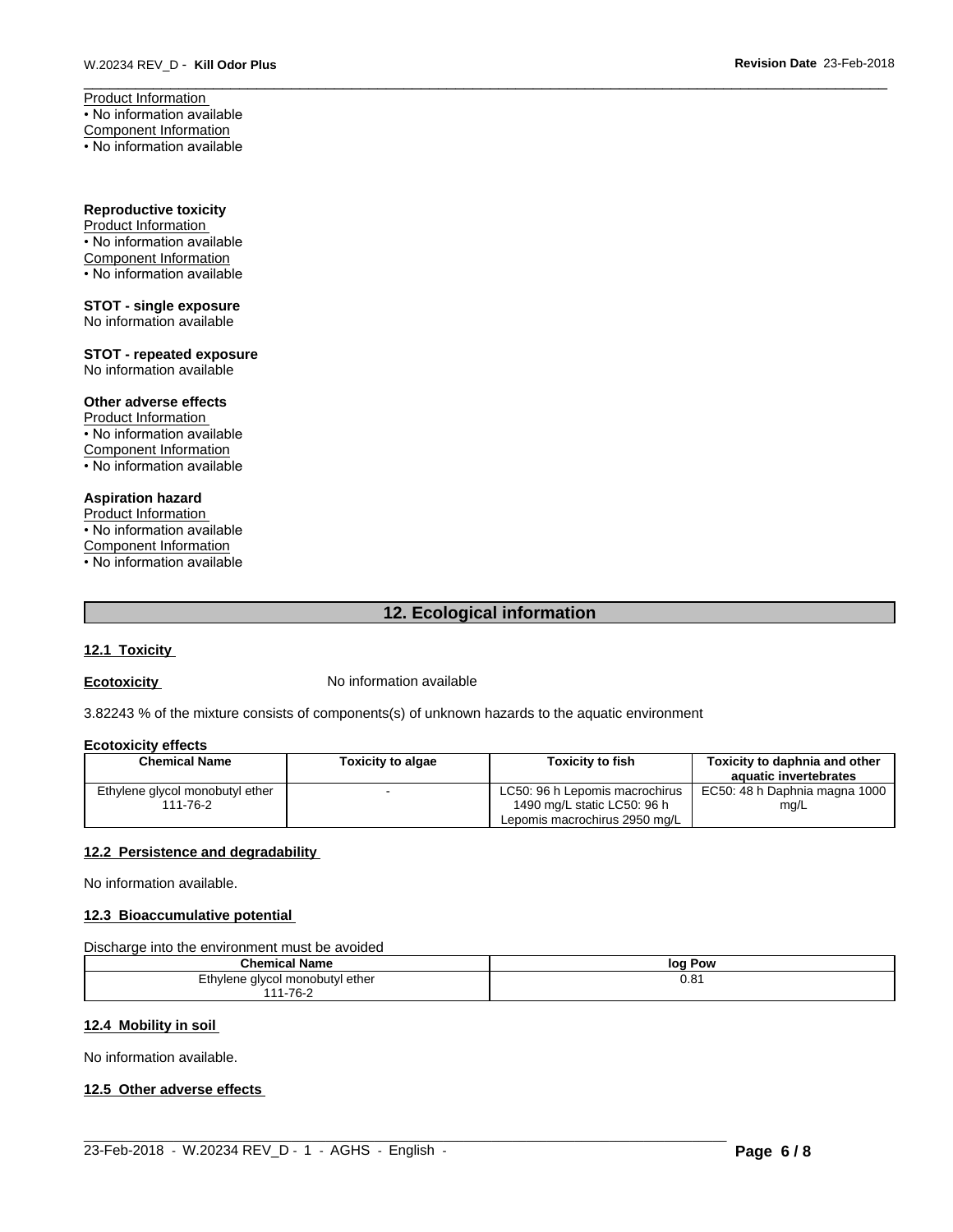No information available

# **13. Disposal Considerations**

#### **13.1 Waste treatment methods**

Disposal should be in accordance with applicable regional, national and local laws and regulations.

| <b>14. Transport Information</b> |
|----------------------------------|
|                                  |
| Not regulated                    |
| Not regulated                    |
| Not regulated                    |
| Not regulated                    |
|                                  |

# **15. Regulatory information**

**15.1 International Inventories**

| TSCA                 | Complies |  |
|----------------------|----------|--|
| DSL                  | Complies |  |
| <b>EINECS/ELINCS</b> | Complies |  |
| <b>ENCS</b>          | Complies |  |
| <b>IECSC</b>         | Complies |  |
| <b>KECL</b>          | -        |  |
| <b>PICCS</b>         | -        |  |
| <b>AICS</b>          | -        |  |
| <b>NZIoC</b>         |          |  |
|                      |          |  |

 **TSCA** - United States Toxic Substances Control Act Section 8(b) Inventory

 **DSL** - Canadian Domestic Substances List

 **EINECS/ELINCS** - European Inventory of Existing Chemical Substances/European List of Notified Chemical Substances

 **PICCS** - Philippines Inventory of Chemicals and Chemical Substances

 **ENCS** - Japan Existing and New Chemical Substances

 **IECSC** - China Inventory of Existing Chemical Substances

 **KECL** - Korean Existing and Evaluated Chemical Substances

 **PICCS** - Philippines Inventory of Chemicals and Chemical Substances

 **AICS** - Australian Inventory of Chemical Substances

 **NZIoC** - New Zealand Inventory of Chemicals

#### **15.2 U.S. Federal Regulations**

#### **SARA 313**

Section 313 of Title III of the Superfund Amendments and Reauthorization Act of 1986 (SARA). This product contains a chemical or chemicals which are subject to the reporting requirements of the Act and Title 40 of the Code of Federal Regulations, Part 372:

| Chemical<br>' Name                   | <b>SARA</b><br>313<br><b>Threshold Values</b><br>"∕o | Weight-%         |
|--------------------------------------|------------------------------------------------------|------------------|
| , alvcol monobutvl ether<br>Ethvlene | 1.U                                                  | - 162<br>$\cdot$ |
| 7C<br>ـ∠-10′ - ا                     |                                                      |                  |

 $\_$  ,  $\_$  ,  $\_$  ,  $\_$  ,  $\_$  ,  $\_$  ,  $\_$  ,  $\_$  ,  $\_$  ,  $\_$  ,  $\_$  ,  $\_$  ,  $\_$  ,  $\_$  ,  $\_$  ,  $\_$  ,  $\_$  ,  $\_$  ,  $\_$  ,  $\_$  ,  $\_$  ,  $\_$  ,  $\_$  ,  $\_$  ,  $\_$  ,  $\_$  ,  $\_$  ,  $\_$  ,  $\_$  ,  $\_$  ,  $\_$  ,  $\_$  ,  $\_$  ,  $\_$  ,  $\_$  ,  $\_$  ,  $\_$  ,

#### **15.3 Pesticide Information**

Not applicable

#### **15.4 U.S. State Regulations**